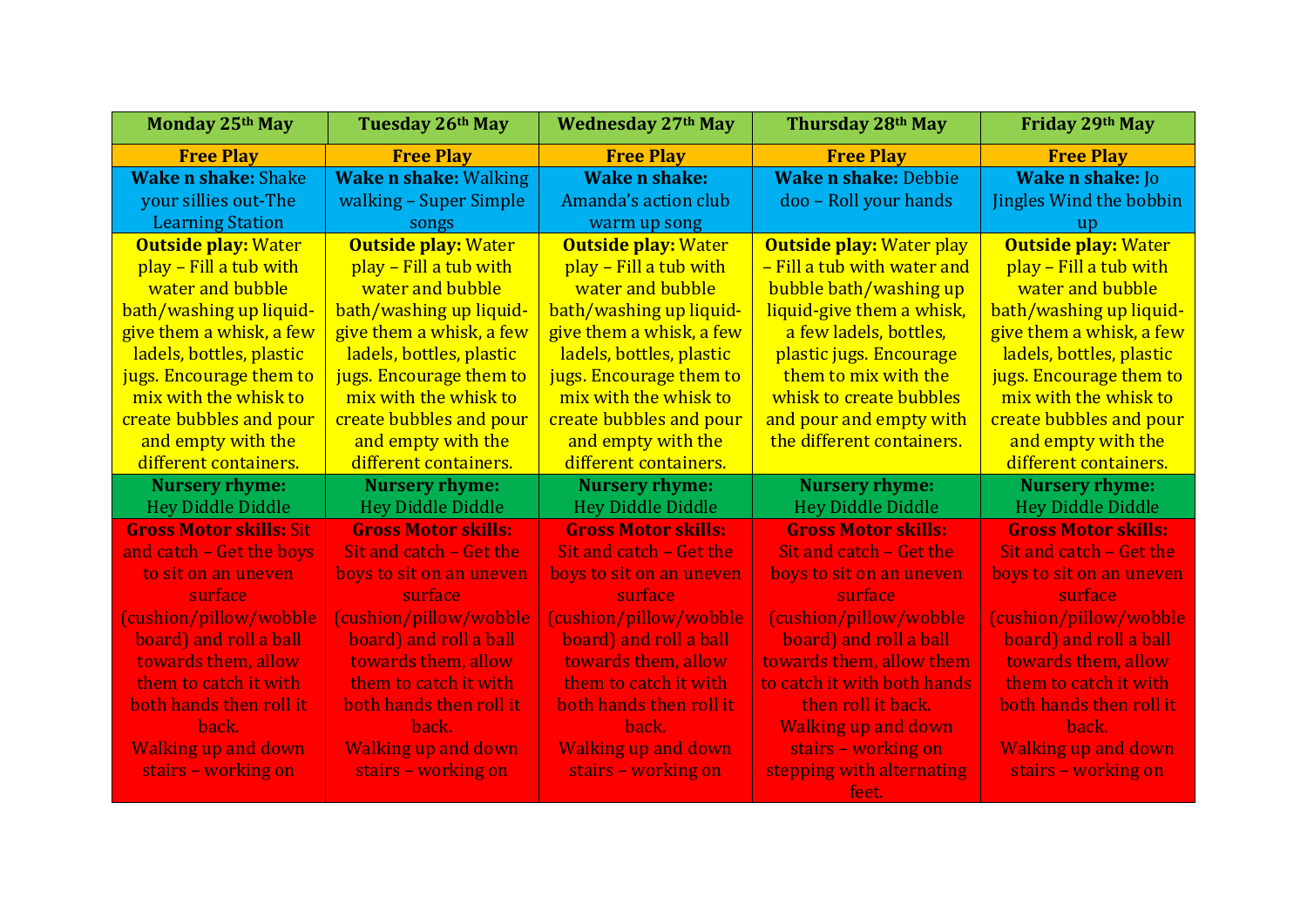| stepping with<br>alternating feet. | stepping with<br>alternating feet.                           | stepping with<br>alternating feet. |                                  | stepping with<br>alternating feet. |
|------------------------------------|--------------------------------------------------------------|------------------------------------|----------------------------------|------------------------------------|
| <b>Jigsaw:</b> Same as last        | <b>Jigsaw:</b> Same as last                                  | <b>Jigsaw: Same as last</b>        | <b>Jigsaw:</b> Same as last week | <b>Jigsaw: Same as last</b>        |
| week                               | week                                                         | week                               |                                  | week                               |
|                                    |                                                              |                                    | <b>Fine Motor: Write some</b>    |                                    |
| <b>Fine Motor: Freeze</b>          | <b>Fine Motor: Write some</b>                                | <b>Fine Motor: Freeze</b>          | numbers/letters/coloured         | <b>Fine Motor: Continue</b>        |
| some coloured ice cubes            | letters or draw some                                         | some items in blocks of            | squares/shapes drawn in          | with fine motor apps on            |
| and put them in a tub of           | shapes or coloured                                           | ice - flowers/fruit/small          | different colours around         | the ipad.                          |
| water. Encourage the               | squares on an A4 sheet                                       | toys etc. and get the              | an A4 page. Write the            |                                    |
| boys to transfer each              | and place it on a baking                                     | boys to chip away at               | same                             | <b>Matching: Continue</b>          |
| one to a bowl using a              | tray. Cover the sheet                                        | them with kitchen                  | numbers/letters/coloured         | with matching non -                |
| spoon.                             | with rice and give the                                       | utensils to get the items          | squares/shapes on cut up         | identical pictures or              |
|                                    | boys a paintbrush each.                                      | out.                               | address labels - get the         | non-identical objects.             |
| <b>Sorting: Continue with</b>      | Get them to brush away                                       |                                    | boys to peel and match           |                                    |
| sorting by size practice.          | the rice, a small bit at a                                   | <b>Sorting: Continue with</b>      | them i.e. peel and stick it      |                                    |
|                                    | time and encourage                                           | sorting by size practice.          | over the corresponding           |                                    |
|                                    | them to say the letter                                       |                                    | one on the page.                 |                                    |
|                                    | name they see or trace                                       |                                    |                                  |                                    |
|                                    | the letter shape with                                        |                                    | <b>Matching: Continue with</b>   |                                    |
|                                    | their pointer finger.                                        |                                    | matching non-identical           |                                    |
|                                    |                                                              |                                    | pictures or non-identical        |                                    |
|                                    | <b>Sorting: Continue with</b>                                |                                    | objects.                         |                                    |
| <b>Story: 'Zoom rocket</b>         | sorting by size practice.<br><b>Sensory Play: In a large</b> | <b>Story: (Same story as</b>       | <b>Music:</b> (Same Space        | Art:                               |
| zoom' by Margaret                  | tub/box or youcould set                                      | Monday)                            | related songs as last            | Place some shaving                 |
| Mayo (or any picture               | it out on a table - open                                     |                                    | week)                            | foam and a few dots of             |
| book you have with the             | up a black bin bag for                                       |                                    |                                  | different coloured food            |
| theme of 'Space')                  | one half, some tinfoil for                                   |                                    |                                  | colouring in a large               |
|                                    | the other half, sieve over                                   |                                    |                                  | tub/tray. Encourage the            |
|                                    | some flour (moon dust),                                      |                                    |                                  | boys to mix the food               |
|                                    | add some small people                                        |                                    |                                  | colouring with the                 |